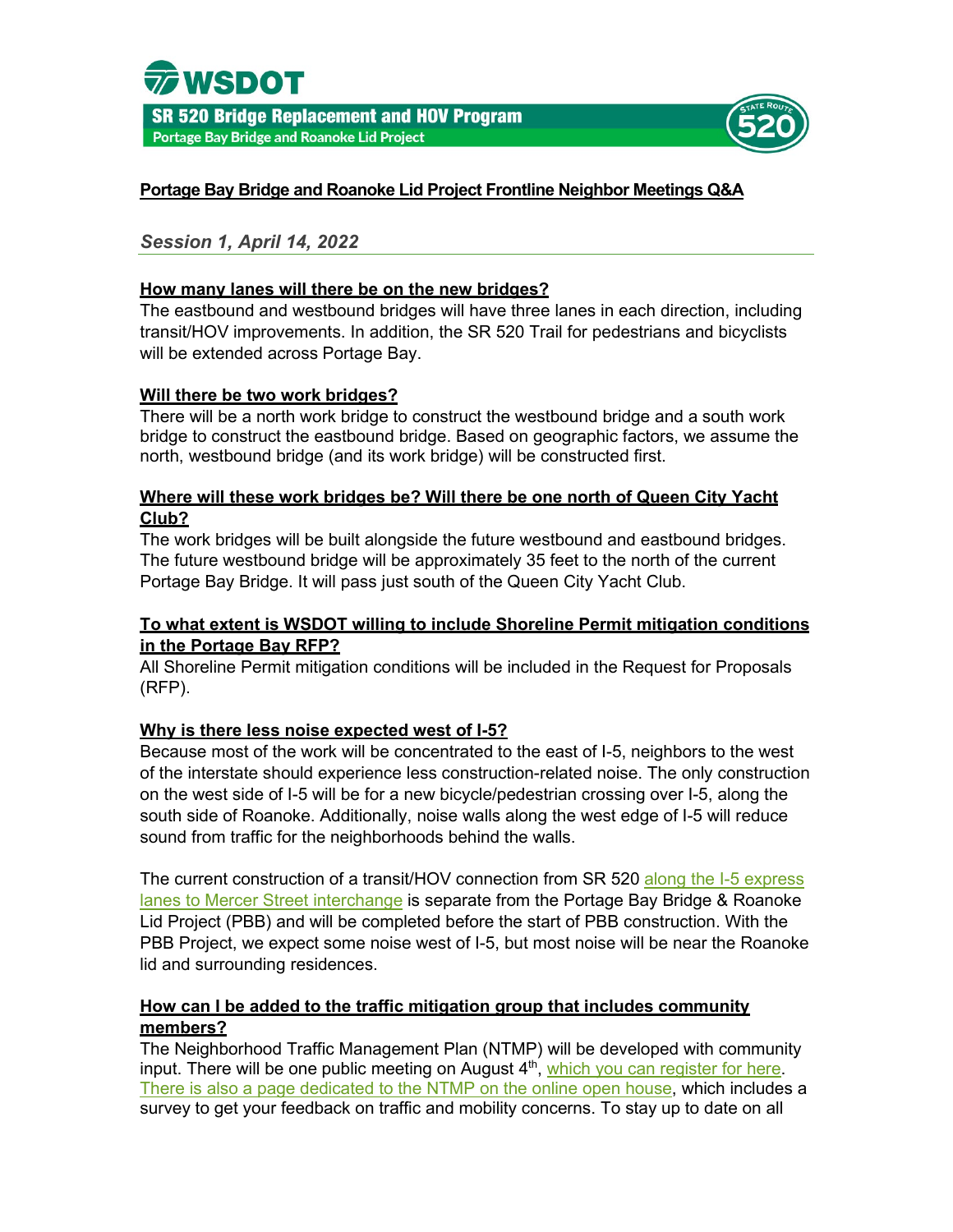



public involvement opportunities, you can sign up for the [Rest of the West newsletter](https://public.govdelivery.com/accounts/WADOT/subscriber/new) and visit the our Portage Bay [project webpage.](https://sr520construction.com/futureconstructionprojects)

## **How will WSDOT make sure that extreme vibrations won't adversely influence hillside geology for those of us with houses built on the hillsides?**

Our geotechnical design team has been studying this issue for a long time to ensure our construction processes—including the use of heavy vehicles and the modification of the hillside for bridge-related structures—do not place unnecessary stresses on the area. Because of the area's history of landslides, the design and construction requirements will protect the new bridge (and nearby buildings and infrastructure) from damage. In addition, we will continually monitor the site for disturbances with instrumentation, surveys, and inspections throughout construction.

## **There will be a tremendous amount of materials and equipment required for the project. Where will WSDOT stage materials and equipment, and how will you access these areas?**

The contractor will likely use several areas currently used by the Montlake contractor to minimize additional impacts to the area. Further staging will be done on either land that WSDOT owns or on off-site locations the contractor provides. Hauling and haul routes will also be addressed during [the NTMP process,](https://engage.wsdot.wa.gov/sr-520-portage-bay-bridge-roanoke-lid/traffic/) which we invite you to join.

# **How long will the residents in the dark green be eligible for the \$3,500 noise mitigation program?**

The frontline neighbor map is an approximation and does not precisely capture the homes that will be eligible for the Noise Mitigation Pilot Program. The program will be accessible throughout the project's construction and/or until the funds are exhausted. Eligible residences will receive application materials 6-12 months before construction begins.

## **Will the contractor be allowed to construct the bridge without using work bridges? Or use barges?**

Because this is a design-build contract, the specific construction methods will be proposed by the contracting team. We will not preclude the use of barges, and we expect that contractors will use them to the extent feasible. However, based on the water depth, proximity of the yacht clubs, and other vessel traffic, extensive use of barges could create other negative effects to the surrounding area.

## **What type of notice will be provided to frontline properties when the vibratory pile testing is done this summer and when construction commences? There is a daycare/preschool that is adjacent to Montlake park and the young children will be negatively affected by the noise (day and night). Can you provide notice to the school?**

We will provide at least two weeks' notice before the test pile installation. We will send letters to nearby properties, including the school.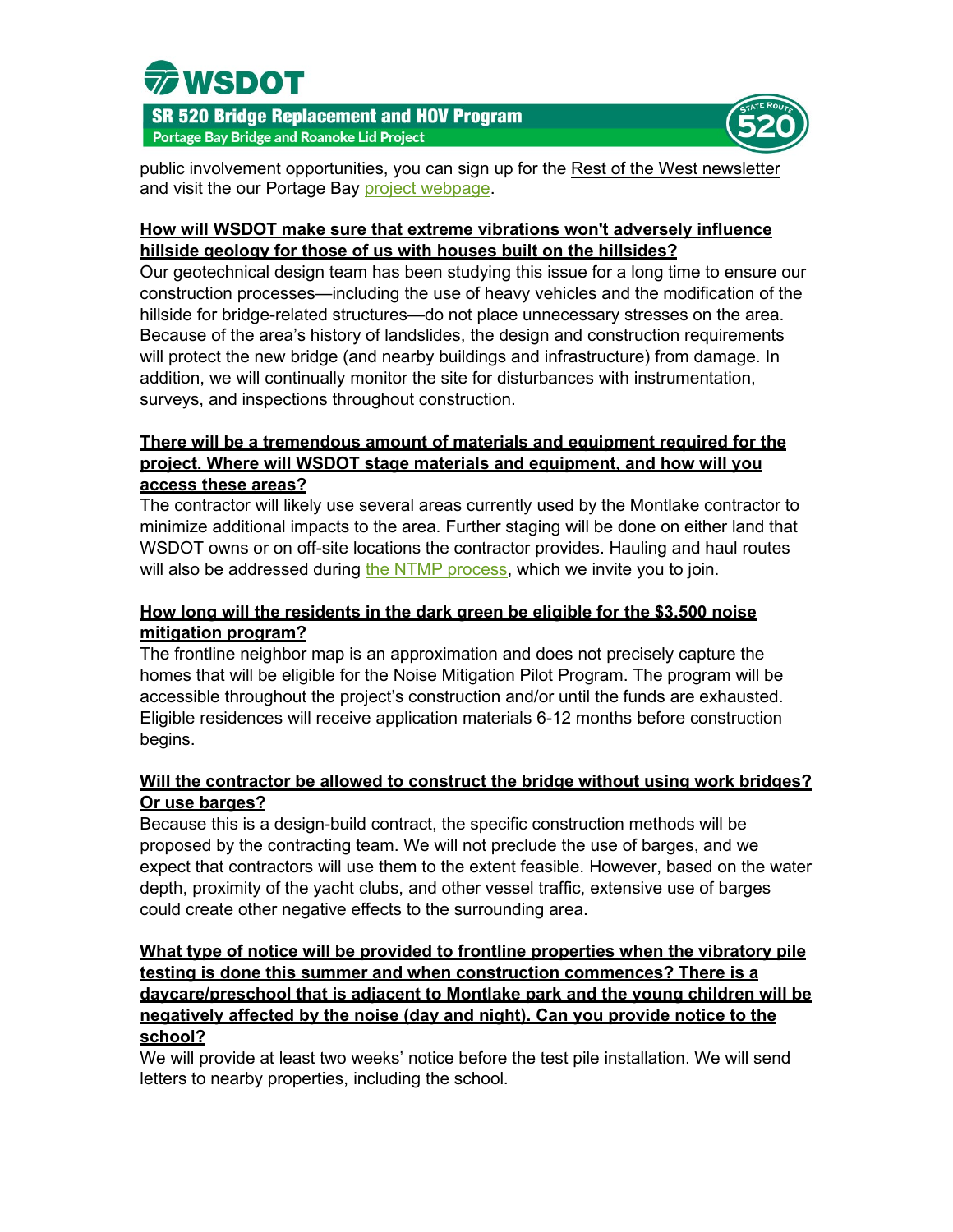



### **Will nearby foundations/structures be inspected prior to test pile installation?**

There will likely be pre-construction and post-construction inspections as part of the test pile installation to assess if any properties in the immediate area are affected by vibration. We will contact property owners for inspections prior to the test pile work.

## **Is the project going to be built from east to west?**

The project's construction will move over the 6-year project duration. The contractor will build a new bridge north of the existing Portage Bay Bridge, tear down the old bridge, then build a new eastbound bridge in the general footprint of the existing bridge. The exact construction sequencing will be determined by the contractor. At any point in time, construction may be occurring in various locations.

## **Can you clarify day and night construction times?**

Daytime and nighttime construction hours will follow the Seattle Noise Control Ordinance (SMC 25.08.410). This defines nighttime hours as between 10 p.m. and 7 a.m. on weekdays and between 10 p.m. and. 9 a.m. on weekends and legal holidays.

## **How will the \$3,500 for noise mitigation funding be allotted?**

Eligible homeowners will be able to apply on first come, first served basis for the Noise Mitigation Pilot Program. The program will be accessible throughout the project's construction and/or until the funds are exhausted. Eligible residences will receive application materials 6-12 months before construction begins.

## **How does someone with an affected residence or business request a preinspection?**

We will be reaching out to frontline neighbors or property owners prior to construction about pre-construction inspections. If you are unsure whether your property will be affected and would like to request an inspection, please email the SR 520 team [\(SR520bridge@wsdot.gov\)](mailto:SR520bridge@wsdot.gov).

## **How will WSDOT enforce the proposed 40 to 45 mph speed limit on the Portage Bay Bridge?**

The Washington State Patrol enforces traffic on SR 520. To help facilitate enforcement, the conceptual design of the new bridges includes wider shoulders than the current bridge, which enables speeding vehicles to be pulled over with less of a disruption to traffic.

## **Is there anything in the design to mitigate traffic noise after the construction is done and the bridge opens to traffic?**

Several of our required design features reduce traffic noise. They include a lower speed limit, which reduces noise; a required 4-foot-tall barrier on the side of bridge; quieter pavement; special encapsulated expansion joints; and requirements to provide noise absorption in the lid portals. All these requirements will be written into the RFP.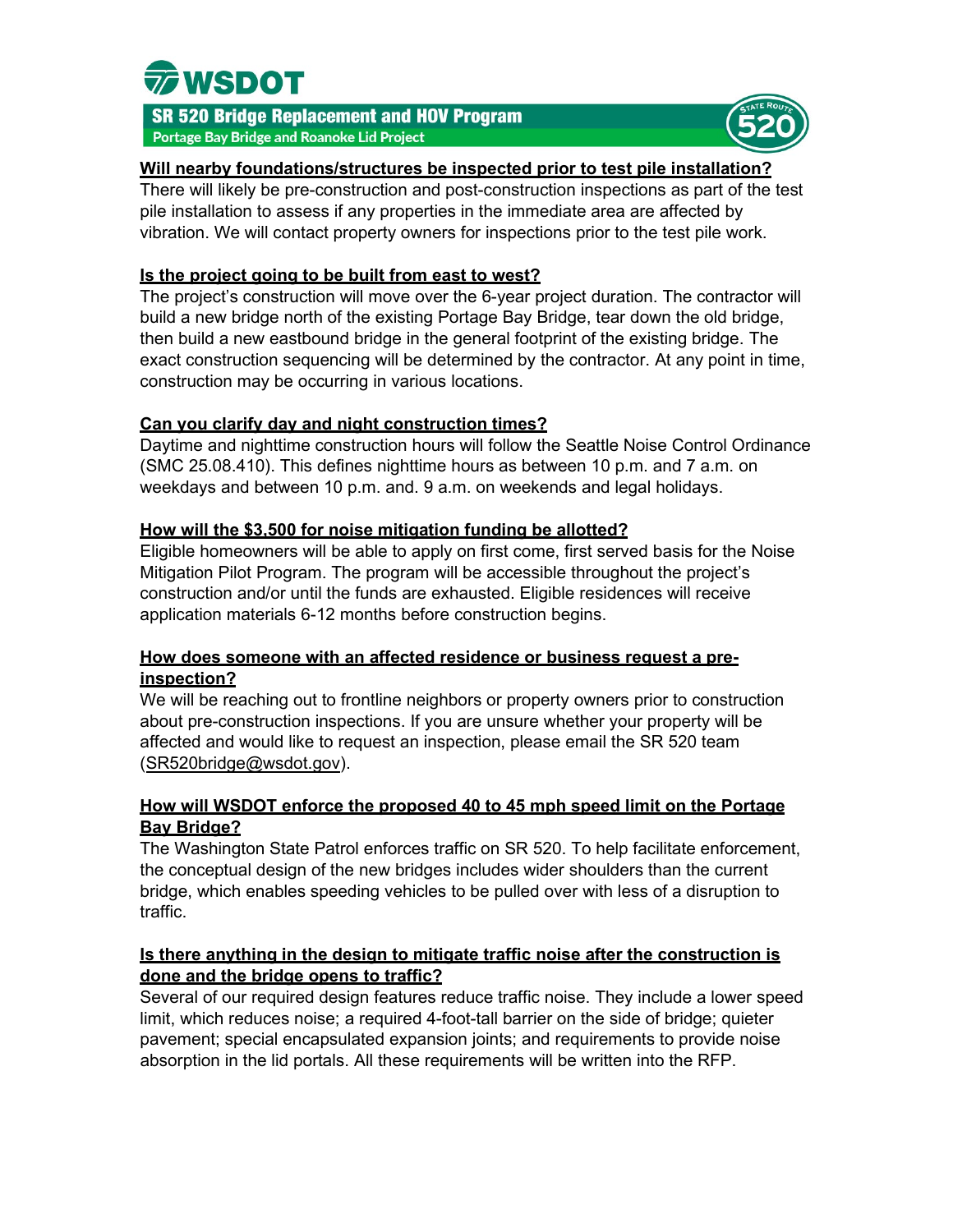



## **Will there be a replacement trail and steps from the new Roanoke lid to Boyer Avenue replacing the existing Roanoke stairs?**

We are working with the city of Seattle to rebuild the Boyer stair connection between Boyer Avenue East and Delmar Drive East and improve the existing street connection on 11th Avenue. Our website provides [more information about](https://sr520construction.com/FutureConstructionProjects) the Boyer stairs.

## **Will the existing bridge be closed during the duration of construction? Or is the plan to build one side of the bridge first, open it to traffic, then demolish the existing bridge and build the second span?**

The existing bridge will remain open during construction until traffic can be shifted onto one of the new bridges. While the design-builder will determine the specific construction methods (including temporary closures), our contract will require that the old bridge remain open until traffic can shift to one of the new bridges. Construction likely will happen by building one new bridge (e.g., westbound), shifting traffic onto that new structure, then removing and replacing the old bridge with a new, eastbound span.

## **What are the specific impacts to Boyer Avenue East?**

We listed Boyer Avenue East as a designated haul route for trucks in our final Environmental Impact State (FEIS) so there could be increased truck traffic on the street. However, the alignment of Boyer Avenue East will not change. WSDOT is working with the city of Seattle to rebuild the stair connection between Boyer Avenue East and Delmar Drive East that will be displaced by construction of a wider SR 520 bridge.

### **Will there be nighttime construction seven days a week?**

It is highly unlikely there will be nighttime construction seven days a week. However, there will be occasions when short-term, continual nighttime work is necessary, depending on the specific circumstances.

### **How do we get in contact to request anything offered as noise mitigation?**

You can email the SR 520 communications team (at [sr520bridge@wsdot.wa.gov\)](mailto:sr520bridge@wsdot.wa.gov) to take advantage of the noise mitigation fund. Eligible homeowners will also be contacted 6-12 months before construction starts.

## **Will our streets potentially close during this project? We get a lot of cut-through traffic.**

There will be intermittent closures on Delmar Avenue East, Roanoke Avenue East, and 10th Avenue East during construction. We encourage people with questions about specific locations to contact WSDOT to determine affected streets in their area. We also recommend signing up for our [email updates,](https://service.govdelivery.com/accounts/WADOT/subscriber/new) usually sent weekly, to learn about upcoming construction activities.

## **Can someone address the easements (temporary and permanent) and the timing of when they will be established by WSDOT?**

We currently need subterranean easements from a number of properties to construct the new Portage Bay Bridge & Roanoke Lid Project's improvements and maintain the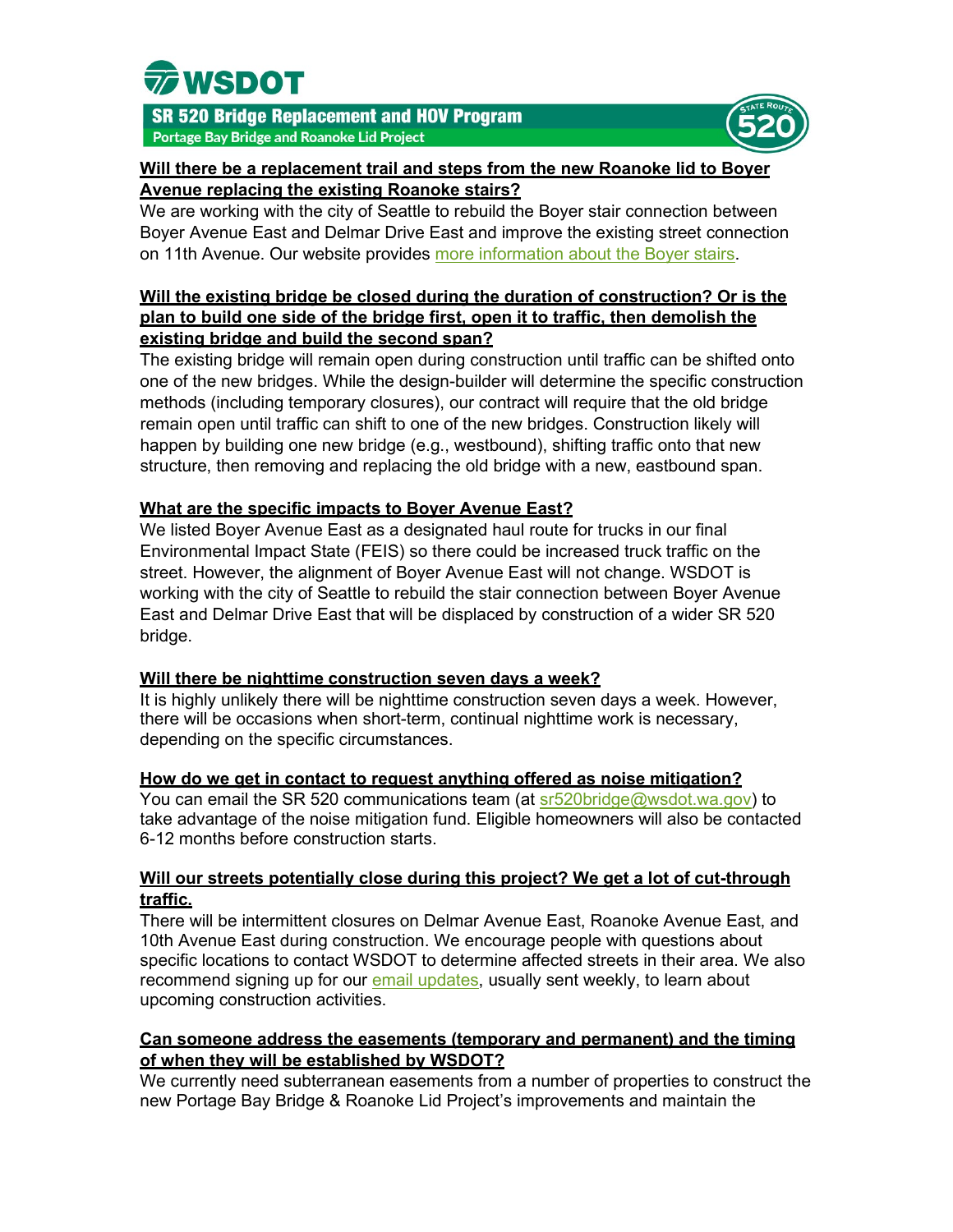



timeline for project completion. WSDOT acquires temporary and permanent easements so that the contractor has necessary property rights before starting construction.

The easements will allow the contractor to anchor the retaining walls that are being constructed as part of the project. Most of the affected property owners should receive acquisition offers by the end of June 2022.

### **Am I on the mailing list? How can I find this out?**

You can [sign up for the newsletter via this link.](https://public.govdelivery.com/accounts/WADOT/subscriber/new) Contact information is also provided in [the PowerPoint presentation.](https://sr520construction.blob.core.windows.net/media/2022_04_19_Frontline_Neighbor_Powerpoint_2022_04_18_AccessibleFinal.pdf) Members of the public also can email our communications team at [SR520bridge@wsdot.gov](mailto:SR520bridge@wsdot.gov) to be placed on the list.

## **For the large noise barrier adjacent to the Roanoke lid, will that be constructed on both sides of 520?**

A noise-barrier fence next to the Roanoke lid will be erected north and south of the work area for the lid during construction to reduce noise. The contractor may install a noisebarrier fence around other parts of the construction area that are particularly noisy.

## **What will replace the Bill Dawson Trail?**

The Bill Dawson Trail is not being removed or replaced. The trail will be closed for public safety during construction. It will be improved and reconnected with new features once the project is completed. A detour route will be in place while it is closed.

### **How will the Bagley Overlook be affected?**

The Bagley Overlook will be closed during construction and reopened on the east edge of the lid once the project is complete.

## *Session 2, April 19, 2022*

#### **For damage to adjacent structures please explain contractors insurance coverage for damage. Specifically, 1) the vibration damage fund and 2) the WSDOT tort process?**

The contractor will have multiple insurance policies. The state handles large insurance claims through a [tort claim process.](https://des.wa.gov/services/risk-management/file-claim) The vibration damage fund streamlines the tort claim process by allowing the contractor to directly reimburse property owners for small damages and repairs up to \$15,000. For instance, if you have a crack in your house that appears because of vibration, we may use the vibration damage fund to determine the cause, assess the damage, and provide you reimbursement.

## **Will two work bridges be constructed with 1,100 pilings together or 2,200 pilings for both. Will the pilings be pounded or vibrated in place?**

We have conservatively estimated that there will be 1,150 pilings for both work bridges. We often find that contractors will optimize the number of pilings as it is more efficient and cost effective to reduce this type of construction. We expect vibratory hammers to handle most of the pile installation, but some impact driving also may be needed.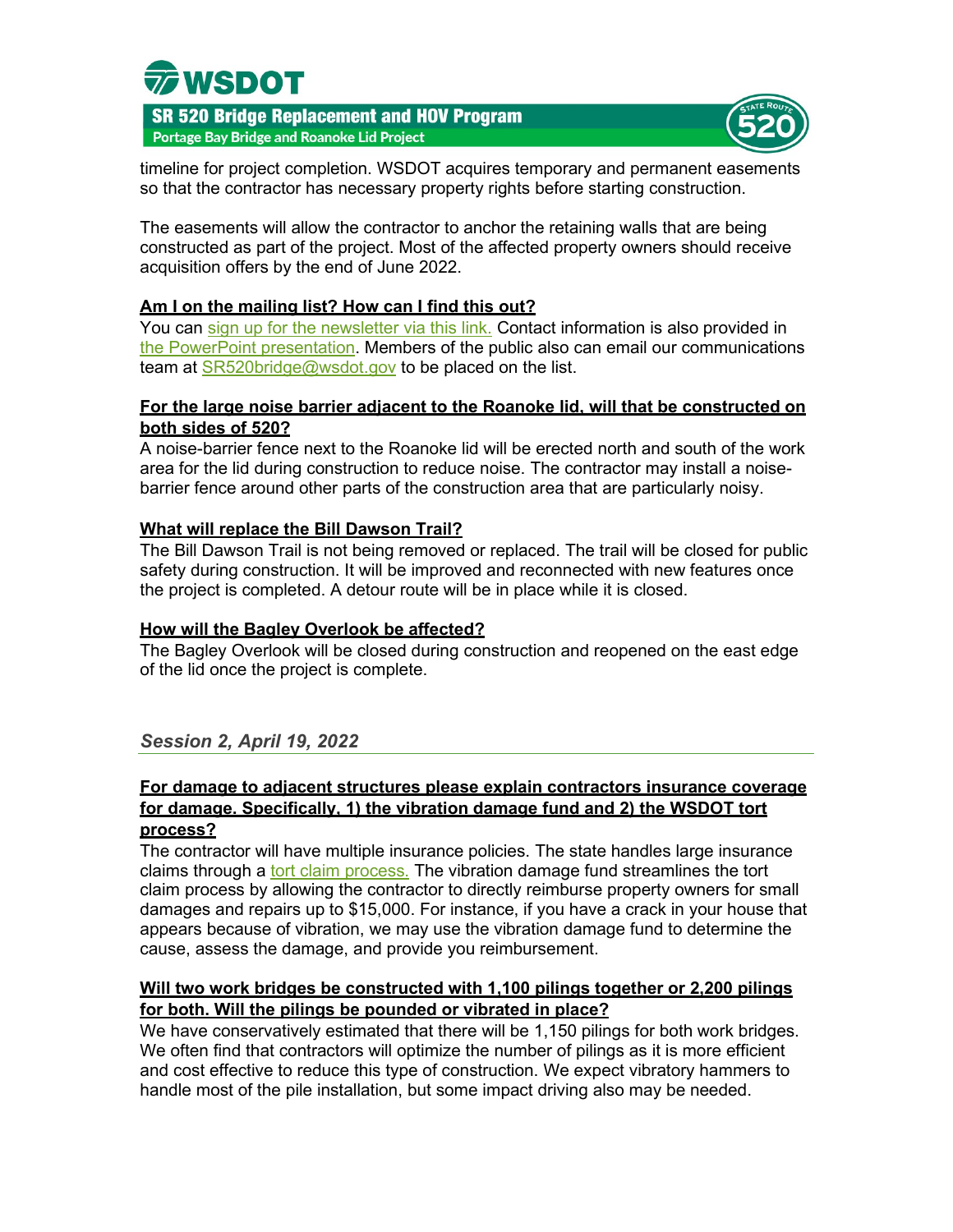



#### **The rendering of what the bridge will look like appeared to have low walls on the sides of the new bridge. Wouldn't higher walls mitigate noise from traffic?**

The SR 520 program's Environmental Impact Statement (EIS) studied methods to reduce project noise. The EIS and its [Noise Discipline Report](https://wsdot.wa.gov/sites/default/files/2021-11/SR520ReportAttachment7NoiseDisciplineReportAddendum.pdf) both include specific details about the project's noise impacts and the considerations we have prioritized, including a higher-than-standard, 4-foot solid barrier along the edge of the bridge. Our conceptual design incorporates the design and best practices included in the EIS to reduce long-term effects.

### **Will lighting pass through the bridge or beyond the bridge deck?**

Light design has to provide minimum light levels on the roadway and trail while limiting light spillage from the bridge to minimize any effects to fish in the Portage Bay. When lighting is required during construction, it will be shielded, directed toward the work, and pointed away from residences, traffic, and other sensitive areas to the maximum extent possible. Once highway improvements are built, the lighting on the SR 520 Trail on the Portage Bay Bridges will be from the roadway lighting; there will not be separate lighting. For the ramp connections to Bill Dawson Trail and the loop connection to Delmar, there will be lighting on the railing.

## **Are there underground anchors? Where are they located? Are they located under Portage Bayshore Condominiums?**

None of the subterranean easements or ground anchors will be under the Portage Bayshore Condominiums. However, the project will need multiple underground easements across other parts of the project's area. The easements will allow the contractor to anchor the retaining walls that are being constructed as part of the project.

## **Will construction affect underground parking within the stalls of Portage Bay Condos?**

Only on-street parking will be affected by this project.

## **Will water trucks be used for air quality mitigation measures? What are the water sources?**

Water trucks typically are used to control dust and enhance air quality and will likely be used on this project. These trucks usually use municipal water from metered fire hydrants near the construction site.

### **Will you make available a map showing the location of noise and vibration monitors?**

Noise monitoring plans and locations will be shared in the [Major Public Project](https://cosaccela.seattle.gov/Portal/Cap/CapDetail.aspx?Module=DPDPermits&TabName=DPDPermits&capID1=22SCI&capID2=00000&capID3=60618&agencyCode=SEATTLE&IsToShowInspection=)  [Construction Noise Variance \(MPPCNV\) application.](https://cosaccela.seattle.gov/Portal/Cap/CapDetail.aspx?Module=DPDPermits&TabName=DPDPermits&capID1=22SCI&capID2=00000&capID3=60618&agencyCode=SEATTLE&IsToShowInspection=) The application will be uploaded to the SR 520 Construction Corner once it is approved. The contractor's vibration monitoring plan also will show the locations of the noise and vibration monitoring. All the monitors will be easy to see on the ground.

Throughout the project, the monitoring locations may change along with construction locations. Sometimes, these monitors will be placed on private property to gather more